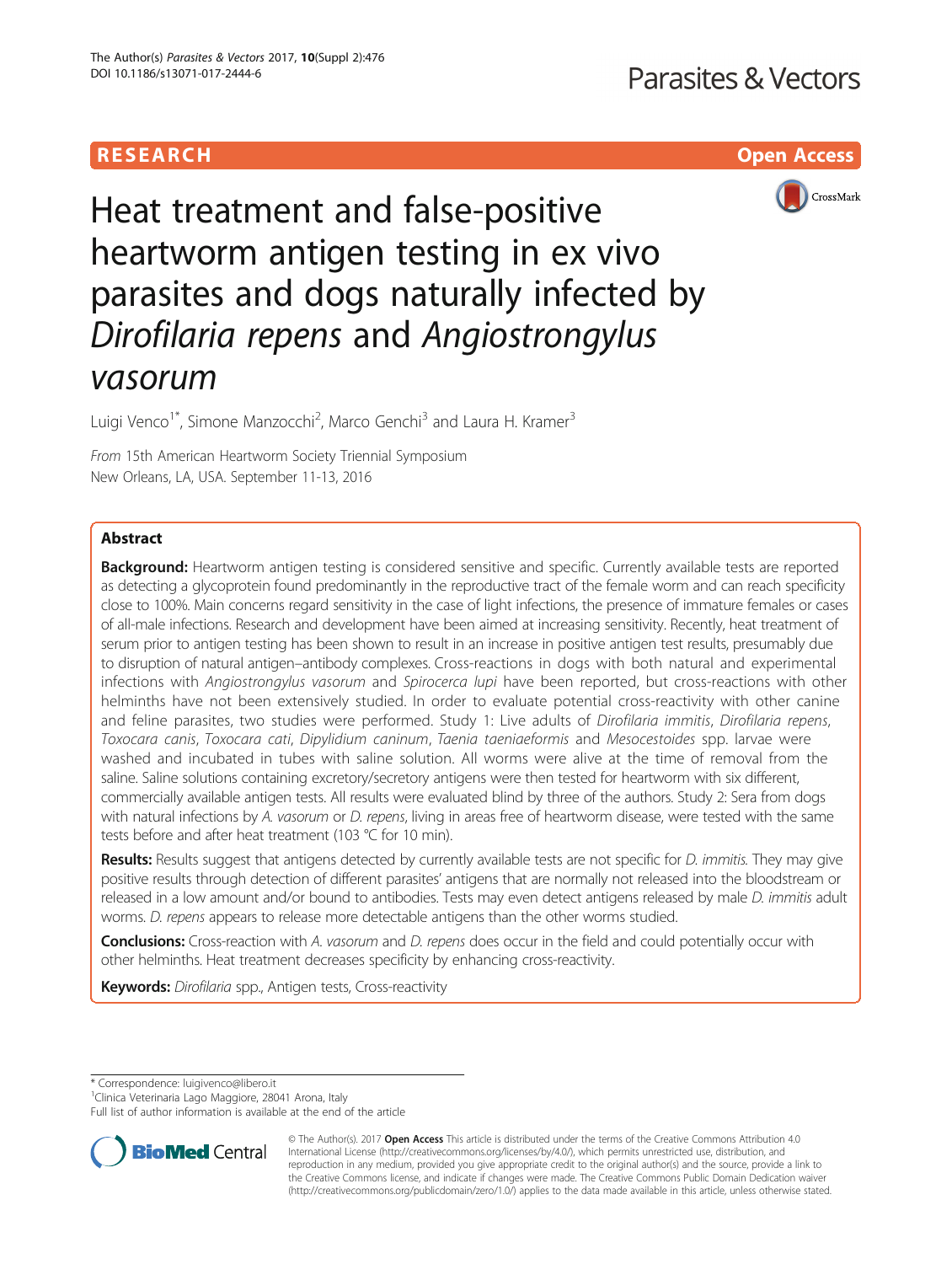# Background

Heartworm antigen (Ag) testing is perceived as being very accurate, with a specificity virtually approaching 100%. There are, however, concerns regarding sensitivity in cases of light, immature female, or all-male infections, as the sensitivity of heartworm antigen tests depends on the worm burden, and the sex and age of the parasites  $[1-3]$  $[1-3]$  $[1-3]$  $[1-3]$  $[1-3]$ . Currently available tests are reported as detecting a glycoprotein found predominantly in the reproductive tract of the female worm, and efforts have been made to increase test sensitivity. However, potential cross-reactions in dogs with both natural and experimental infections with A. vasorum and S. lupi have been recently reported in dogs [\[4](#page-5-0), [5](#page-5-0)], while others have reported cross-reactivity with Acantocheilonema reconditum in dogs and A. odendhali in sea lions [[6, 7](#page-5-0)].

Despite reports of currently available tests showing specificity ranging from 84.5% to 100%, with most of them ranging between 97% and 100% [[8](#page-5-0)], the potential concern about possible cross-reactions with other helminths has not been extensively evaluated, due to the assumption that most of the tests are based on monoclonal antibodies against Dirofilaria immitis Ags. Recently, heat treatment of serum prior to antigen testing has been shown to result in an increase in positive antigen test results [[9](#page-5-0)–[11\]](#page-5-0), presumably due to disruption of natural antigen-antibody complexes. A recent field study [[12\]](#page-5-0) has suggested that increased sensitivity with heat treatment could decrease specificity allowing possible cross-reactions with D. repens. A lack of specificity due to cross- reactivity could strongly affect the positive predictive value of testing in different epidemiological areas or scenarios [[13\]](#page-5-0), leading to unnecessary or inappropriate treatments.

Here, two different studies (experimental and field) were performed in order to evaluate potential crossreactivity of currently available antigen tests, with several different canine and feline parasites.

# Methods

# Study 1

Live adult helminths were collected from privately owned dogs and cats with natural parasitic infections. Eleven adults of *D. immitis* were obtained during therapeutic surgical removal of heartworms, with the Ishihara technique [[14](#page-5-0)]. Three worms were from a dog treated with doxycycline (10 mg/kg once a day for one month) and ivermectin (8 μg/kg every 2 weeks for three treatments) before surgical removal. Fourteen adult D. repens were collected from subcutaneous nodules during therapeutic surgical removal with a mini-invasive technique [\[15\]](#page-5-0). Three adult Toxocora canis, four adult Toxocara cati, five Toxocara spp. larvae, two adult Dipylidium caninum and one Taenia taeniformis were collected from dogs and cats immediately following owner-requested euthanasia and necropsy for unrelated diseases. Finally, Mesocestoides sp. larvae were obtained during routine abdominal surgery.

All parasites were individually identified based on morphology, washed carefully with saline solution and incubated for 30 min at room temperature (25 °C) in a tube (a single worm for each tube) with 3 mL of saline solution. All worms were alive at the time of removal from the saline. The saline solutions containing excretory/secretory antigens were diluted  $(1:8)$  and then tested with:  $SNAP<sup>°</sup>$ HTWM (IDEXX Laboratories, Westbrook, Maine, USA), SNAP® 4Dx® Plus (IDEXX Laboratories, Westbrook, Maine, USA), Witness® Dirofilaria (Zoetis, Rome, Italy), Speed Diro™ (Virbac, Milan, Italy), PetChek® HTWM PF (IDEXX, Westbrook, Maine, USA) and DiroCHEK® Heartworm Antigen Test (Synbiotics, San Diego, California, USA). Three tubes with normal saline solution were included in the study as negative controls. All results were recorded by three, blinded authors (LK, SM, MG) and scored according to the scheme reported in Table 1.

# Study 2

Sera from privately owned dogs with natural A. vasorum or D. repens infections, living in areas free of heartworm disease, were tested before and after heat treatment

| <b>Table 1</b> Assessment scores for the tests used in the study |  |  |
|------------------------------------------------------------------|--|--|
|------------------------------------------------------------------|--|--|

| Score    | Witness <sup>®</sup>                        | SNAP <sup>®</sup> 4Dx <sup>®</sup> Plus | SNAP® HTWM                              | Speed Diro™                                       | PetChek® HTWM PF<br>Optical Reading<br>NEG 0.0420+ 0.05<br>POS 0.6529 | DiroCHFK®<br>Optical Reading<br>NEG 0.0562<br>POS 0.3754 |
|----------|---------------------------------------------|-----------------------------------------|-----------------------------------------|---------------------------------------------------|-----------------------------------------------------------------------|----------------------------------------------------------|
| $\Omega$ | No reaction                                 | No reaction                             | No reaction                             | No reaction                                       | $\geq 0.0920$                                                         | $\geq 0.0562$                                            |
| $+$      | Mild PR                                     | Mild PR                                 | 1 spot less bright<br>than control spot | 1-3 into the Speed<br>reading chart <sup>a</sup>  | $\geq 0.0921$<br>$\leq 0.37245$                                       | $\geq 0.0563$<br>$\leq 0.2158$                           |
| $++$     | Clear PR but less than<br>control band/spot | Clear PR but less than<br>control spot  | spot as bright as<br>control spot       | 4-7 into the Speed<br>reading chart <sup>a</sup>  | $\geq 0.37245$<br>$\leq 0.6529$                                       | $\geq 0.2159$<br>$\leq 0.3754$                           |
| $+++$    | PR as clear as control<br>band/spot         | PR as clear as control<br>band/spot     | 2 spots                                 | 8-10 into the Speed<br>reading chart <sup>a</sup> | ≥0.6530                                                               | $\geq 0.3755$                                            |
|          |                                             |                                         |                                         |                                                   |                                                                       |                                                          |

<sup>a</sup>Color chart provided by manufacturer and used to measure the intensity of the color change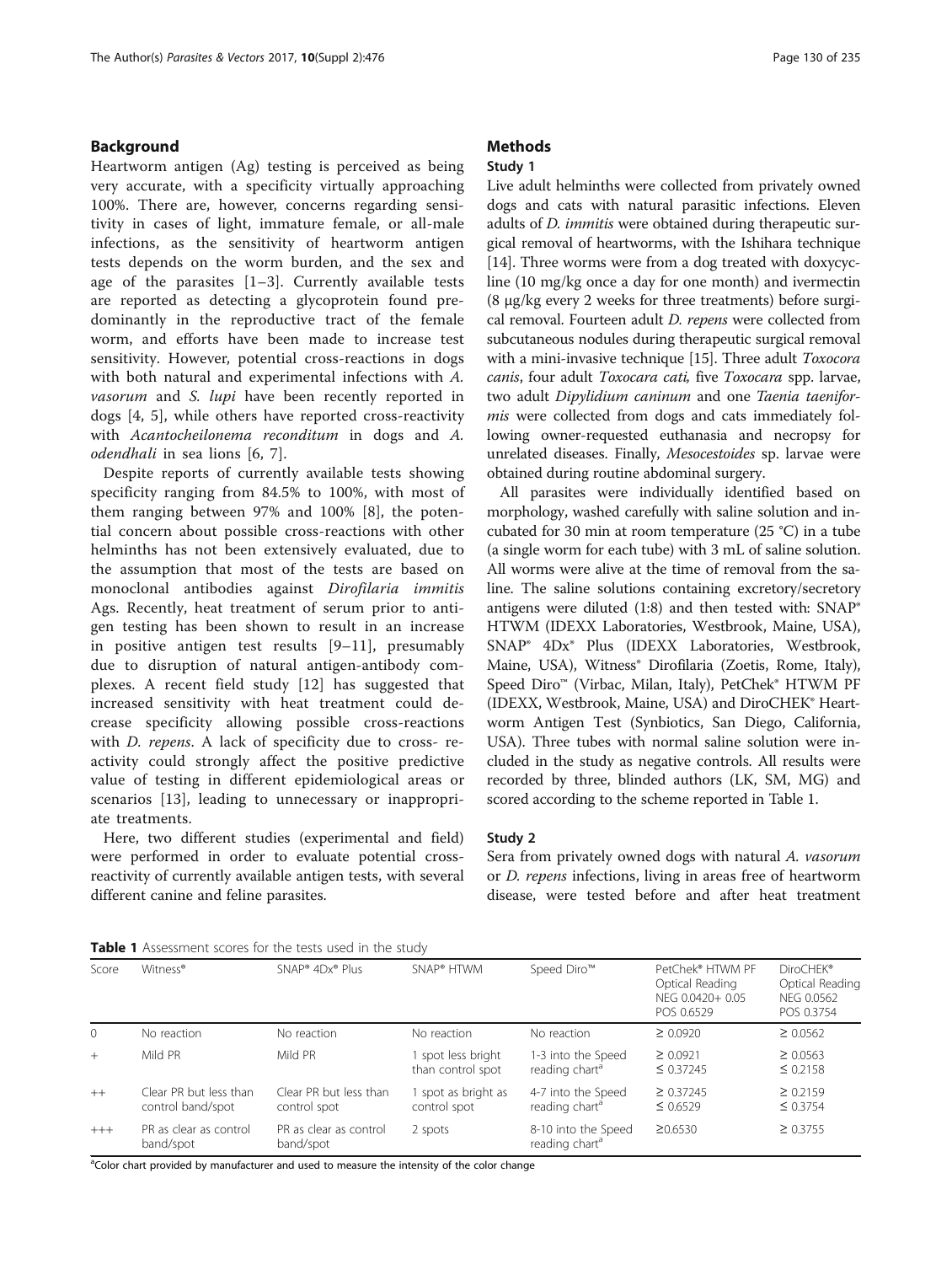| Dog<br>Code | Worm<br>Gender | SNAP® HTWM | SNAP®<br>$4Dx^*$ Plus | Witness <sup>®</sup> | Speed Diro™ | PetChek® | DiroCHEK® |
|-------------|----------------|------------|-----------------------|----------------------|-------------|----------|-----------|
|             |                | $^{+}$     | $^{+}$                | $^+$                 | $^+$        |          | $^{+}$    |
|             |                | $^{+}$     | $^{+}$                | $^{++}$              | $^+$        | $^+$     | $++$      |
|             |                | $+++$      | $++$                  | $+++$                | $+++$       | $+++$    | $+++$     |
| K           |                | $+++$      | $+++$                 | $+++$                | $+++$       | $+++$    | $+++$     |
| K           | M              | $^{+}$     | $\Omega$              | $^{+}$               | 0           | $\! +$   | $^{+}$    |
| K           | M              | $++$       | $++$                  | $++$                 | $++$        | $++$     | $++$      |

Table 2 Results of tests on saline solutions containing excretory/secretory antigens of adult Dirofilaria immitis

(103 °C for 10 min) as described [[9\]](#page-5-0) with the same tests used in Study 1.

The three dogs naturally infected by A. vasorum were positive for serum antigens using IDEXX Angio Detect<sup>™</sup> and for larvae using the Baermann fecal examination technique. All were on regular heartworm chemoprophylaxis (oral ivermectin, 12 months a year). Dogs ranged in age from 4 months to 2 years old.

The four dogs naturally infected by D. repens were all microfilaremic as evaluated by a modified Knott's test, and all presented with subcutaneous nodules. For negative controls, sera from two dogs and one cat with no parasites visible on necropsy were used.

## Results

Study 1 evaluated different heartworm antigen tests on saline solutions containing excretory/secretory antigens of D. immitis, D. repens and several intestinal helminths. Saline solutions from all adult *D. immitis*, both male and female, were positive on all tests except for one male worm that resulted negative on SNAP 4Dx® Plus and Speed Diro<sup> $m$ </sup> (Table 2). In the case of immature heartworms, only the immature female was positive and only on three of the six tests used (Witness<sup>®</sup>, Speed Diro<sup>®</sup> and DiroCHEK®), while the immature male was negative on all (Table 3). One adult male and one adult female from a dog that had been treated with a combination of doxycycline and ivermectin were positive on all tests (except for  $SNAP^{\dagger}$   $4Dx^{\dagger}$  Plus that was negative for the female) with, however, weaker reactions (Table 3). Table [4](#page-3-0)

reports the results of testing of saline solutions containing antigens from D. repens. All tests were positive for both male and female adult worms, with few exceptions. Table [5](#page-3-0) shows results from testing of solutions containing antigens from a variety of intestinal helminths. Interestingly, all cestodes except Mesocestoides spp. gave positive results on all tests. DiroCHEK® and Witness were often positive for antigens from adult T. canis and T. cati. The T. canis and T. cati females were positive on virtually all tests. All negative controls resulted negative on all tests.

Study 2 was aimed at identifying potential crossreactivity in dogs naturally infected with A. caninum and D. repens and the eventual increase in cross-reactions following heat treatment of serum. Serum samples from dogs with natural A. vasorum infection gave conflicting results on heartworm antigen testing before heat treatment (Table [6](#page-4-0)). SNAP HTWM® and PetChek® yielded positive results in  $3/3$  dogs, Witness<sup>®</sup> in  $2/3$  and Diro-CHEK® in 1/3. SNAP®  $4Dx$ ® Plus and Speed Diro™ were negative for all samples. After heat treatment, SNAP HTWM® and PetChek® still yielded positive results in all samples, but with a more intense positive reaction. The previously negative sample tested with Witness<sup>®</sup> became positive, while the two previously negative with Diro-CHEK® became positive. Finally, Speed Diro™ became positive for one of the two previously negative samples, while  $SNAP^*$   $4DX^*$  became positive for all previously negative samples. All tests were negative in *D. repens*infected dogs before heat treatment, except for Witness®

Table 3 Results of tests on saline solutions containing excretory/secretory antigens of immature and adult Dirofilaria immitis from a dog pretreated with doxycycline and ivermectin

| - - - -     |                       | $\overline{\phantom{a}}$                                                                             |                                |                      |             |          |           |
|-------------|-----------------------|------------------------------------------------------------------------------------------------------|--------------------------------|----------------------|-------------|----------|-----------|
| Dog<br>Code | Worm<br>Gender        | SNAP® HTWM                                                                                           | SNAP®<br>4Dx <sup>®</sup> Plus | Witness <sup>®</sup> | Speed Diro™ | PetChek® | DiroCHEK® |
|             | Young immature adults |                                                                                                      |                                |                      |             |          |           |
| KL          |                       |                                                                                                      |                                |                      |             |          |           |
| KL          | M                     |                                                                                                      |                                |                      |             |          |           |
|             |                       | Dog treated with doxycycline: 10 mg/kg SID for 1 month and ivermectin 8 µg/kg every 2 weeks for 3 Tx |                                |                      |             |          |           |
| M           |                       |                                                                                                      |                                | $^{++}$              |             |          |           |
| M           | M                     |                                                                                                      |                                |                      |             |          |           |
| M           | M                     |                                                                                                      |                                |                      |             |          |           |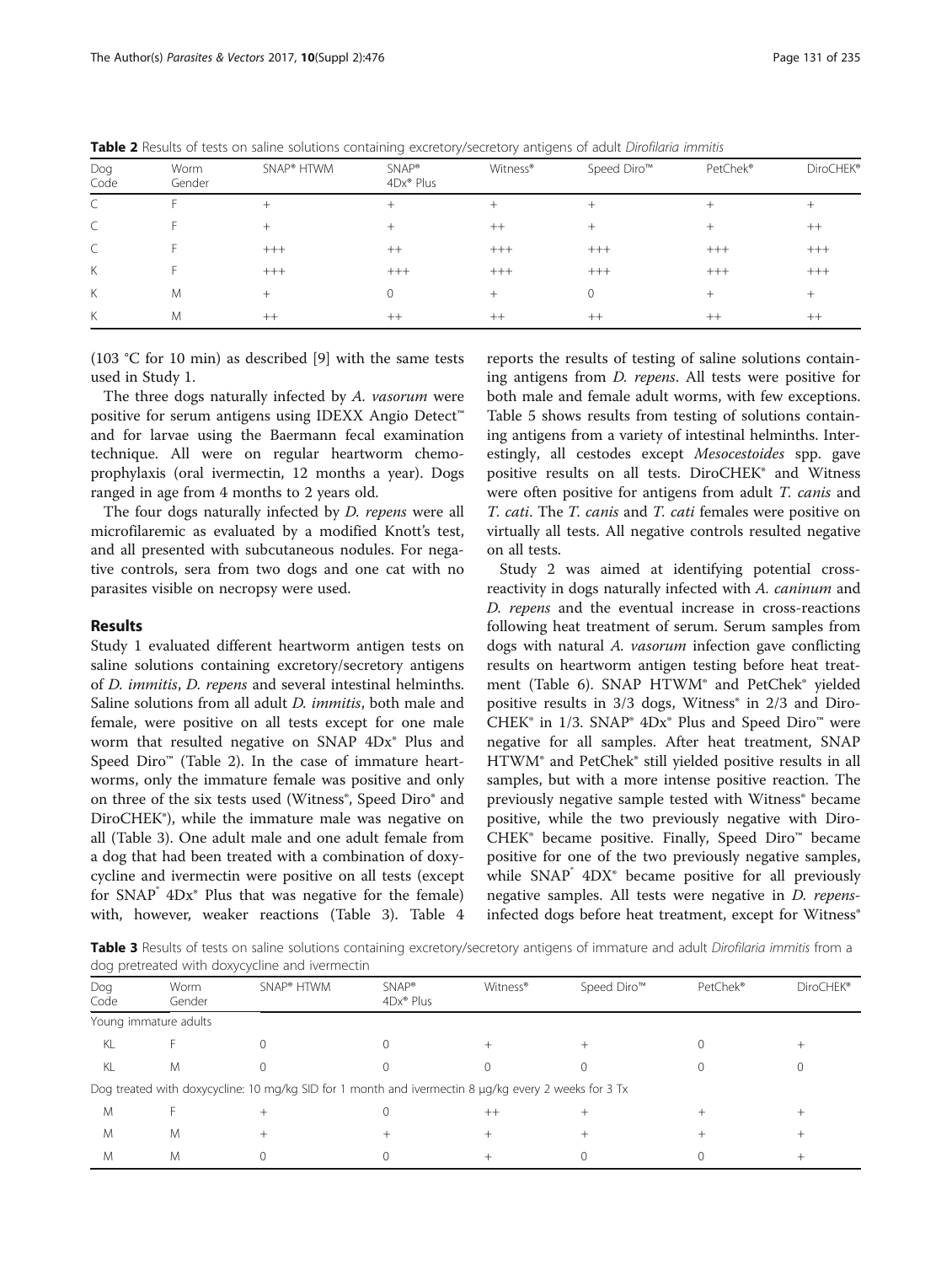| Dog<br>Code | Worm<br>Gender | SNAP® HTWM   | SNAP®<br>4Dx® Plus  | Witness® | Speed Diro™ | PetChek® | DiroCHEK® |
|-------------|----------------|--------------|---------------------|----------|-------------|----------|-----------|
| GN          | F              | $++$         | $^{+}$              | $++$     | $++$        | $++$     | $+++$     |
| GN          | F              | $^{+++}$     | $^{+}$              | $++++$   | $++$        | $^{+++}$ | $^{+++}$  |
| GN          | F              | $^{+}$       | $\mathsf{O}\xspace$ | $^{++}$  | $^{+}$      | $++$     | $^{++}$   |
| GN          | F              | $^{+++}$     | $^{+++}$            | $^{+++}$ | $^{+++}$    | $+++$    | $+++$     |
| GN          | F              | $++$         | $++$                | $++$     | $++$        | $^{+++}$ | $+++$     |
| GN          | F              | $++$         | $^{+}$              | $^{+++}$ | $++$        | $^{+++}$ | $+++$     |
| GN          | F              | $+$          | $^{+}$              | $++$     | $++$        | $++$     | $+++$     |
| GN          | F              | $^{++}$      | $^{+}$              | $++$     | $^{+}$      | $++$     | $^{++}$   |
| GN          | F              | $+$          | $+$                 | $++$     | $+$         | $^{+}$   | $^{++}$   |
| GN          | M              | $+$          | $\Omega$            | $++$     | $+$         | $+$      | $+$       |
| GN          | M              | $\mathbf{0}$ | $\mathbf 0$         | $^{+}$   | $+$         | $^{+}$   | $++$      |
| GN          | M              | $+$          | $\circ$             | $+$      | $+$         | $\circ$  | $+$       |
| G           | F              | $^{+++}$     | $^{+++}$            | $^{+++}$ | $^{+++}$    | $^{+++}$ | $+++$     |
| C           | F              | $+$          | $+$                 | $^{+}$   | $++$        | $++$     | $+++$     |

<span id="page-3-0"></span>Table 4 Results of tests on saline solutions containing excretory/secretory antigens of Dirofilaria repens adults

and DiroCHEK®, which detected low antigen levels in two of the dogs (Table [7\)](#page-4-0). After heat treatment, all of the tests gave positive results.

All of the challenged tests in the study correctly identified negative controls (sera from dogs and cats without parasites on necropsy) before and after heat treatment.

# **Discussion**

Results of Study 1 suggest that antigens detected by currently available tests are not specific for D. immitis. They could therefore give positive results through detection of

other parasites' antigens that are normally not released into the bloodstream (or released in low amounts and bound to antibodies). Tests were able to detect Ags released by male D. immitis adult worms (in vitro), suggesting that even all-male infections could be diagnosed with the highly sensitive tests actually on the market, contrary to what is currently thought. Immature D. immitis and those from dogs treated with doxycycline and ivermectin gave weaker positive results, in agreement with published data [[16](#page-5-0)], which suggests that doxycycline and ivermectin treatment could lead to false-positive results.

Table 5 Results of tests on saline solutions containing excretory/secretory antigens of Toxocara canis, Toxocara cati, Dipylidium caninum, Taenia taeniaeformis and Mesocestoides sp.

| Parasite                       | Worm<br>Gender      | SNAP® HTWM   | SNAP <sup>®</sup><br>4Dx® Plus | Witness <sup>®</sup> | Speed Diro™ | PetChek® | DiroCHEK®   |
|--------------------------------|---------------------|--------------|--------------------------------|----------------------|-------------|----------|-------------|
| T. canis                       |                     | $+$          | $^{+}$                         | $+$                  | $+$         | $++$     | $^{++}$     |
| T. canis                       | M                   | 0            | $\Omega$                       | $^{+}$               | 0           | $\Omega$ | 0           |
| T. canis                       | M                   | $\Omega$     |                                |                      | $\Omega$    |          | 0           |
| T. cati                        | F                   | $^{++}$      | $\Omega$                       | $^{++}$              | $^{+}$      | $^{++}$  | $++$        |
| T. cati                        |                     | $^{+}$       | $\Omega$                       | $^{++}$              | $+$         | $++$     | $++$        |
| T. cati                        | M                   | 0            |                                | $++$                 | $^{+}$      | 0        | $++$        |
| T. cati                        | M                   | $\Omega$     | $\Omega$                       | $++$                 | $\Omega$    | 0        | $^{++}$     |
| T. cati                        | Larvae <sup>a</sup> | $\mathbf{0}$ | $\Omega$                       | $\overline{0}$       | $\Omega$    | $\Omega$ | $\mathbf 0$ |
| T. taeniaeformis <sup>b</sup>  |                     | $^{++}$      | $+++$                          | $++$                 | $+$         | $^{++}$  | $^{++}$     |
| D. caninum <sup>c</sup>        |                     | $^{+}$       | $++$                           | $^{+}$               | $^{+}$      | $^{+}$   | $^{+}$      |
| $D.$ caninum $c$               |                     | $^{+}$       | $++$                           | $^{+}$               | $++$        | $^{++}$  | $^+$        |
| Mesocestoides sp. <sup>d</sup> |                     | $\Omega$     | $\mathbf{0}$                   | $\Omega$             | 0           | $\Omega$ | 0           |

<sup>a</sup>Five short immature adult/larvae (recovered from the intestinal lumen) in the same tube. <sup>b</sup>Whole parasite. <sup>C</sup>One terminal gravid segment for each tube. <sup>d</sup>Five tetrathyridium (peritoneal larvae) into the same tube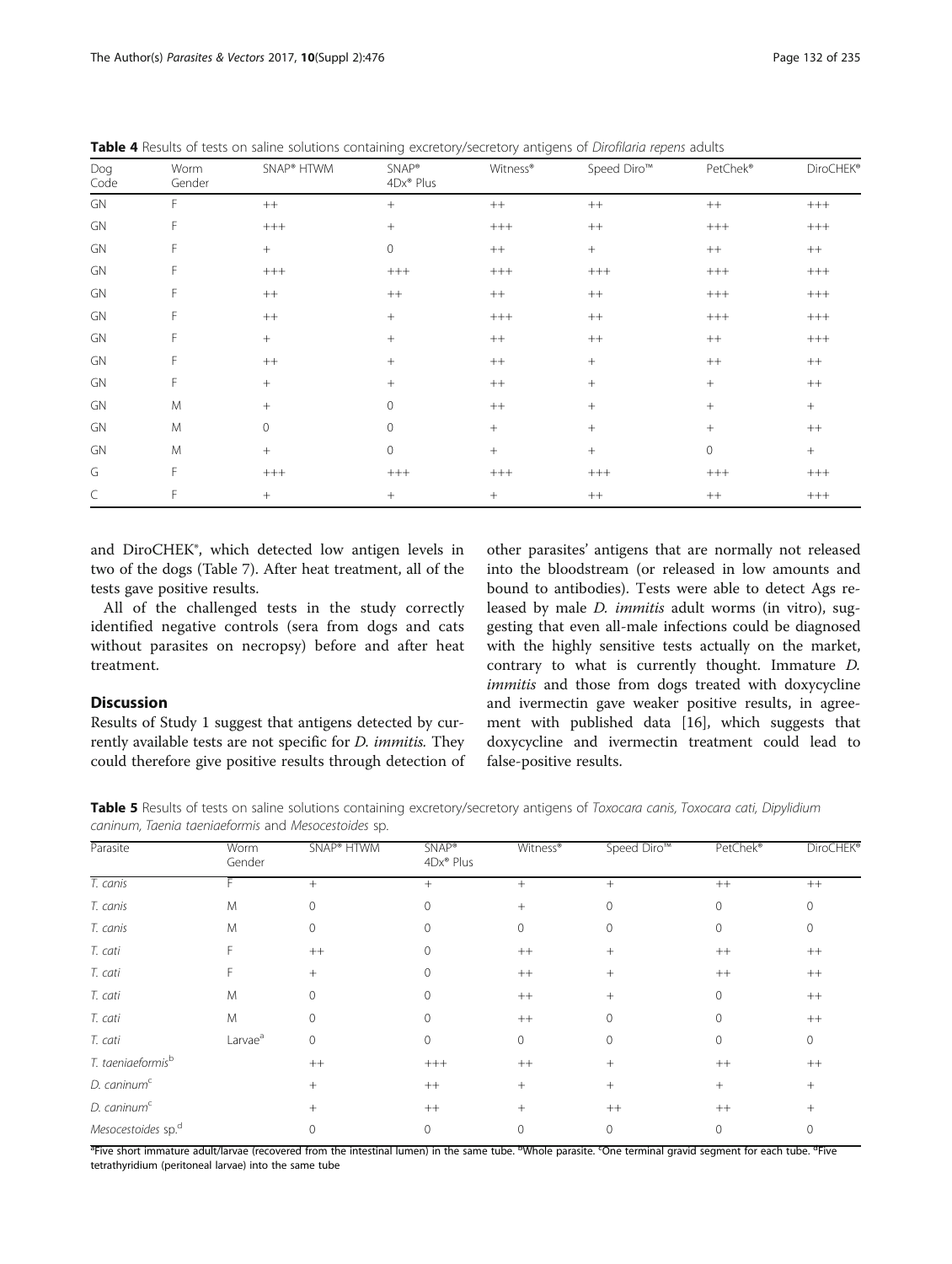| Dog<br>Code       | Before/ After<br>Heat Tx | SNAP® HTWM | SNAP®<br>4Dx <sup>®</sup> Plus | Witness® | Speed Diro <sup>™</sup> | PetChek® | DiroCHEK® |
|-------------------|--------------------------|------------|--------------------------------|----------|-------------------------|----------|-----------|
| <b>TS</b>         | B.                       | $^{+}$     | $\cap$                         | $+$      |                         | $^{+}$   | $^{+}$    |
| <b>TS</b>         | Α                        | $^{++}$    |                                | $^{++}$  |                         | $^{++}$  | $++$      |
| $\overline{G}$    | B                        | $^{+}$     |                                | $^{+}$   |                         | $++$     | $\Omega$  |
| IG                | Α                        | $^{++}$    |                                | $++$     |                         | $++$     |           |
| NO <sup>a</sup>   | B                        | $^{+}$     |                                |          |                         | $^{+}$   |           |
| NO <sup>a</sup>   | Α                        | $++$       |                                |          |                         | $++$     |           |
| $CD1^b$           | B                        | ∩          |                                |          |                         |          |           |
| $CD2^b$           | Α                        |            |                                |          |                         |          |           |
| C.C1 <sup>b</sup> | B                        |            |                                |          |                         |          |           |
| $CD1^b$           | A                        |            |                                |          |                         |          |           |
| C.D1 <sup>c</sup> | B                        |            |                                |          |                         |          |           |
| C.D1 <sup>c</sup> | Α                        |            |                                |          |                         |          |           |

<span id="page-4-0"></span>Table 6 Results of serological testing before and after heat treatment in Angiostrongylus vasorum naturally infected dogs

B = before heat treatment. A = after heat treatment. <sup>a</sup>4-month-old dog. <sup>b</sup>Negative control dogs. <sup>c</sup>Negative control cat

Dirofilaria repens appears to release more detectable antigens than the other worms studied in vitro. Results from Study 2 suggest that D. repens infection can lead to false-positive results on heartworm antigen testing, as published and confirmed for A. vasorum. Furthermore, heat treatment of the serum sample appears to cause an increase in cross-reactions. This should be taken into account in those areas, for example, many European countries, that are endemic for heartworm and where D. repens is common and spreading. Increasing test sensitivity by heat treatment decreases specificity and should not be recommended for routine use, at least in areas where *D. repens and A. vasorum* are present.

This could also be true for other parasites, considering the results of Study 1. However, results of the present study need to be confirmed by further in vivo studies according to previous research [\[17](#page-5-0)]. Indeed, it is likely that several of these parasites do not normally release antigens into the bloodstream. There may be, however,

Table 7 Results of serological testing before and after heat treatment in Dirofilaria repens- naturally infected dogs

|             |                  |             |                 |          |                   | $\tilde{\phantom{a}}$ |                                                       |
|-------------|------------------|-------------|-----------------|----------|-------------------|-----------------------|-------------------------------------------------------|
| Dog<br>Code | After<br>Heat Tx | <b>HTWM</b> | $4Dx^*$<br>Plus |          | Diro <sup>™</sup> |                       | Before/ SNAP® SNAP® Witness® Speed PetChek® DiroCHEK® |
| G           | B                | 0           | 0               | $^{+}$   | 0                 | 0                     | $^{+}$                                                |
| G           | Α                | $++$        | $+$             | $++$     | $^{+}$            | $++$                  | $++$                                                  |
| GN          | B                | 0           | 0               | $\Omega$ | $\Omega$          | 0                     | 0                                                     |
| GN          | Α                | $++$        | $^{+}$          | $^{++}$  | $++$              | $^{++}$               | $^{+++}$                                              |
| LU          | B                | $\Omega$    | 0               | $\Omega$ | $\Omega$          | 0                     | 0                                                     |
| LU          | Α                | $^{+}$      | $^{+}$          | $^{+}$   | $^{+}$            | $^{+}$                | $^{+}$                                                |
| <b>BR</b>   | B                | 0           | $\Omega$        | $^{+}$   | $\Omega$          | 0                     | $^{+}$                                                |
| <b>BR</b>   | А                | $^{++}$     | $^+$            | $^{+++}$ | $^+$              | $^+$                  |                                                       |

B before heat treatment. A after heat treatment

particular conditions (ie, enteritis) where parasite antigens do begin to circulate. Heat treatment may further increase the detection of these antigens and is probably not to be recommended in any situation.

# Conclusions

Lack of specificity as a consequence of cross-reactivity could strongly affect the positive predictive value of testing in different epidemiological areas or scenarios leading to unnecessary or inappropriate treatment. Major efforts should be made to increase specificity, rather than sensitivity, of heartworm antigen tests, particularly in countries where D. repens and A. vasorum are found. Furthermore, in an asymptomatic dog, a D. immitispositive antigen test that is not supported by other evidence of disease (thoracic radiographs, echocardiography) or by the presence of circulating microfilariae, should be carefully interpreted, particularly in low endemic areas. In these cases, other parasitic diseases should be ruled out before starting treatment.

#### Abbreviation

Ag: heartworm antigen

#### Acknowledgements

The authors are sincerely grateful to Virbac France and Zoetis Italy for the kind donations of Speed Diro™, lateral flow (Virbac) and DiroCHEK® ELISA tests (Zoetis).

### Funding

The authors did not receive any funding for these studies. Virbac and Zoetis donated the Speed Diro™ and the DiroCHEK® ELISA tests used in the studies. The article publication fee was funded by the American Heartworm Society.

#### Availability of data and materials

The datasets used and/or analyzed during the current study are available from the corresponding author on reasonable request.